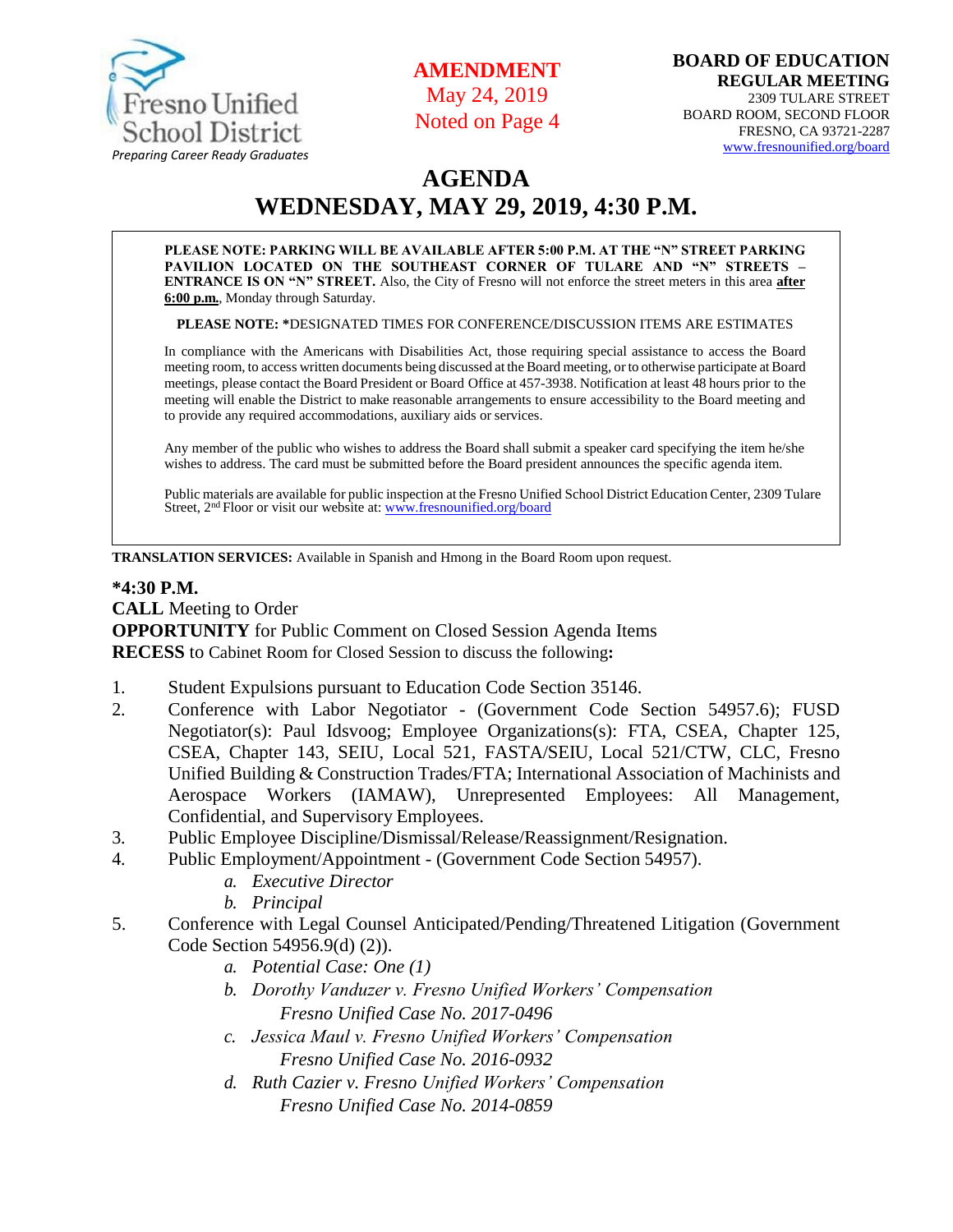# **6:30 P.M. RECONVENE** and report action taken during Closed Session, if any.

# **PLEDGE OF ALLEGIANCE**

Students Angel Beeson, Madison Garcia, Carlos Gonzalez (Hoover High School), Treila Hunter (Tenaya Middle School), Zakarrah Garfield (Bullard High School), and Sable Carter (Fresno High School) will lead the flag salute.

### **RECOGNIZE Unified Sports**

The Board of Education and Superintendent wish to recognize Hoover High Unified Basketball team, Valley Champions, and Coaches Michael Hill and Shawn Toomer. Fresno Unified and Madera Unified School Districts are working together in partnership with the Special Olympics to continue the Unified Sports Program consisting of Soccer, Basketball, and Track. Dedicated to promoting social inclusion through shared sports training and competition experiences, Unified Sports joins students receiving special education services (Unified Athletes) and their general education peers (Unified Partner) on the same team. Contact person: Kim Mecum, telephone 457-3731.

#### **HEAR Report from Superintendent**

# **OPPORTUNITY for Public Comment on Consent Agenda Items**

**ALL CONSENT AGENDA** items are considered routine by the Board of Education and will be enacted by one motion. There will be no separate discussion of items unless a Board member so requests, in which event, the item(s) will be considered following approval of the Consent Agenda.

# **A. CONSENT AGENDA**

#### **A-1, APPROVE Personnel List**

Included in the Board binders is the Personnel List, Appendix A, as submitted. The Superintendent recommends approval. Contact person: Paul Idsvoog, telephone 457-3548.

#### **A-2, ADOPT Findings of Fact and Recommendations of District Administrative Board**

The Board of Education received and considered the Findings of Fact and Recommendations of District Administrative Panels resulting from hearings on expulsion and readmittance cases conducted during the period since the May 15, 2019 Regular Board Meeting. The Superintendent recommends adoption. Contact person: Kim Mecum, telephone 457-3731.

#### **A-3, APPROVE Minutes from Prior Meeting**

Included in the Board binders are the draft minutes for the April 12, 2019 Special Board Meeting. The Superintendent recommends approval. Contact person: Robert G. Nelson, telephone 457-3884.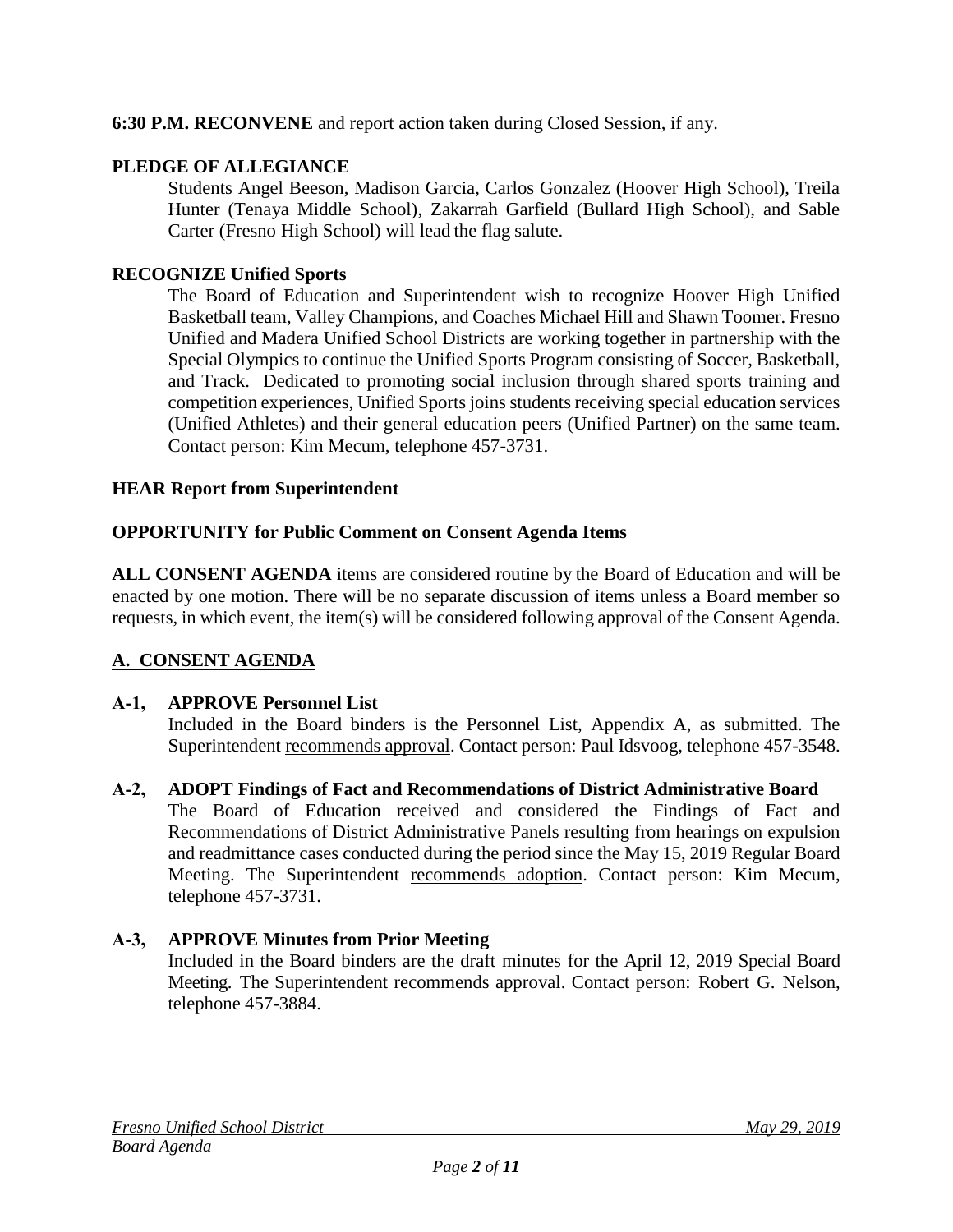**A-4, ADOPT Resolution 18-21, in the Matter of the Reduction in Terms of Service for the Child Welfare & Attendance Specialist II Positions for the 2019/20 School Year** Included in the Board binders is Resolution 18-21 that authorizes the Reduction in Terms of Services for the Child Welfare & Attendance Specialist II positions. The attached resolution calls for reducing the work year of the CWA II's from 261 or 239 days to 192 days through attrition to not negatively affect any current staff. The Superintendent recommends adoption. Fiscal impact: There is no fiscal impact to the district at this time. Contact person: Paul Idsvoog, telephone 457-3548.

# **A-5, ADOPT Resolution 18-24 Delineating Authorized District Agents to Sign on Behalf of Fresno Unified School District**

Included in the Board binders and recommended for adoption is Resolution 18-24 to update authorized officials to sign various business transactions on behalf of Fresno Unified. This resolution, which revokes and supersedes Resolution 17-29, will be effective for the period beginning May 29, 2019, until revoked or superseded. The Superintendent recommends adoption. Fiscal impact: There is no fiscal impact to the district. Contact person: Karin Temple, telephone 457-3134.

# **A-6, APPROVE Addendum to the District's Facilities and Operations Agreement with Fresno Innovative Charter Schools, Inc.**

Included in the Board binders is the addendum to the Facilities and Operations Agreement by and between Fresno Unified School District and Fresno Innovative Charter Schools, Inc., which operates Morris E. Dailey Elementary Charter School. The addendum extends the agreement by one year to align with the Dailey Charter School Charter term and will now terminate on June 30, 2020. The Superintendent recommends approval. Fiscal impact: In accordance with Education Code 47613, the district charges Dailey three percent (3%) of the revenue associated with the charter school. For the school year 2018/19, that amount is approximately \$67,000. Contact person: Kim Mecum, telephone 457-3731.

#### **A-7, APPROVE Award of Bid 19-39 Sections A and B, Kings Canyon and Tehipite Middle Schools Gymnasium Bleacher Installation**

Included in the Board binders is information on Bid 19-39 Sections A and B, to install new bleachers in the gymnasiums at Kings Canyon and Tehipite Middle Schools. Gym bleacher replacement is a baseline deferred maintenance standard, based on evaluation of need. Staff recommends award to the lowest responsive, responsible bidder:

Sections A and B: Viking Enterprises (Fresno, California) \$151,200

The Superintendent recommends approval. Fiscal impact: The recommended bid award of \$151,200 is available in the Measure X Fund (deferred maintenance). The total project cost, including the bleachers previously purchased, is \$267,798. Contact person: Karin Temple, telephone 457-3134.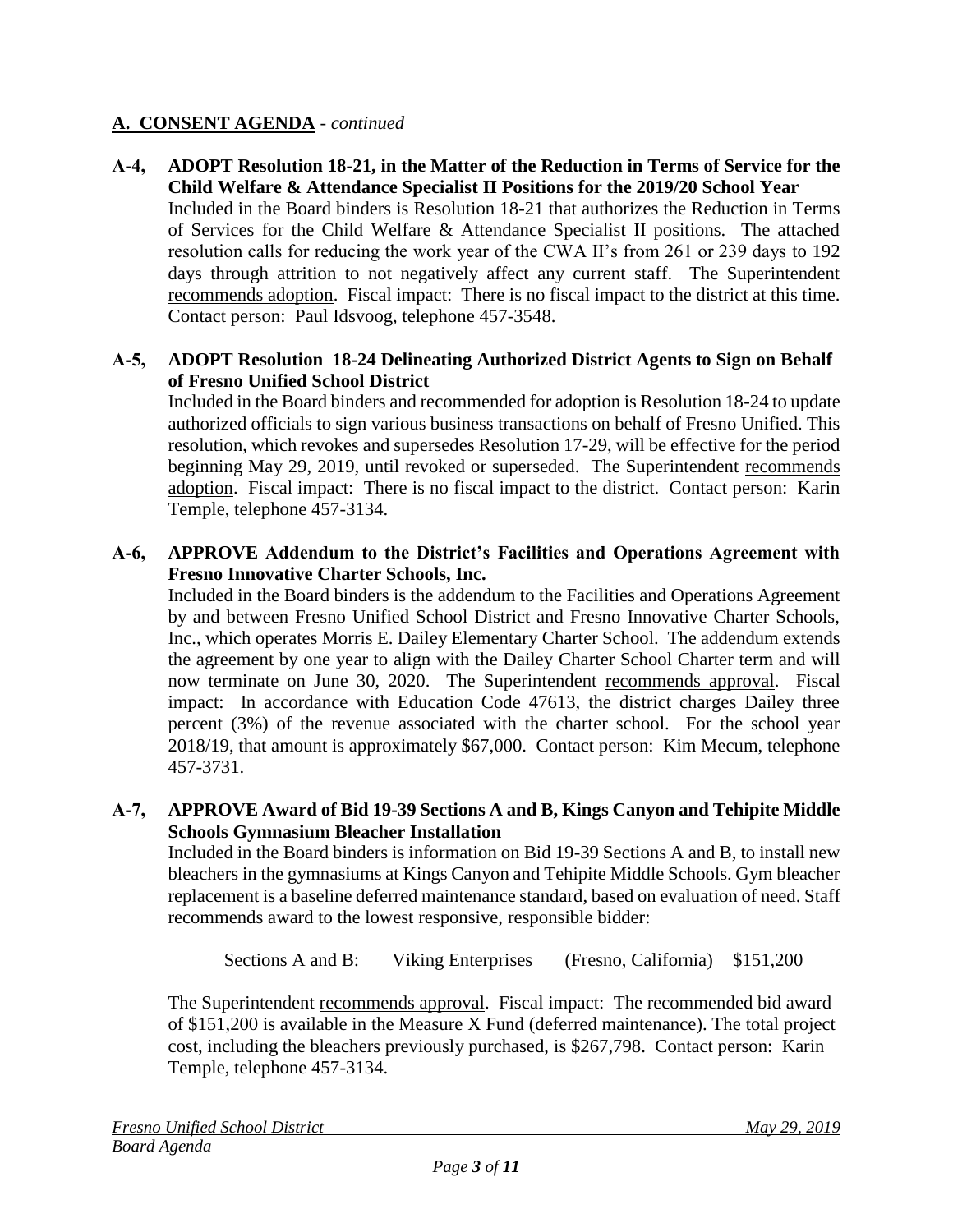#### **A-8, APPROVE Award of Bid 19-41, Wawona K-8 School Classroom and Restroom Additions**

Included in the Board binders is information on Bid 19-41, for improvements at Wawona K-8 School to support the Dual Immersion program. The Dual Immersion program progresses a grade level each year, and in 2019/20 will serve TK-2nd grade students. The project includes construction of three permanent classrooms, a restroom building, perimeter fencing and gates, and elementary playcourts; installation of playground equipment; infrastructure and utility connections for five modular classroom buildings; fire system and fire lane improvements; and accessibility improvements. Staff recommends award to the lowest responsive, responsible bidder:

Davis Moreno Construction, Inc. (Fresno, California) \$6,100,000

The Superintendent recommends approval. Fiscal impact: The recommended bid award of \$6,100,000 is available in the Measure X Fund (Wawona K-8 Dual Immersion program conversion). The total Measure X project construction cost, including the playground equipment and modular buildings previously purchased, is \$6,424,842. Contact person: Karin Temple, telephone 457-3134.

**A-9, APPROVE Award of Bid 19-42 Sections A-D, Lighting Improvements at Various Schools Phase 3: Balderas, Calwa, Greenberg, Heaton, Hidalgo, Kratt, Leavenworth, Lowell, Malloch, Manchester, Mayfair, Norseman, Powers, Starr and Storey Elementary Schools; Bullard Talent K-8 School; Terronez Middle School; Bullard, Edison, Fresno, Hoover and Sunnyside High Schools; Phoenix Secondary Academy; Cesar Chavez Adult Education; and Center for Professional Development**

Included in the Board binders is information on Bid 19-42 Sections A, B, C and D, to replace existing lighting fixtures with district supplied energy efficient LED lighting fixtures and controls at 25 sites. These energy efficiency lighting projects utilize funding from the California Clean Energy Jobs Act (Proposition 39). Staff recommends award for installation only to the lowest responsive, responsible bidder:

Sections A and D GEL America, Inc. (Fresno, California)  $\frac{\$906,735}{\$455,516}$ Sections B, C,  $\&$  D ReGreen, Inc. (El Segundo, California)  $\frac{$779,655}{1287,832}$ 

The Superintendent recommends approval. The recommended bid award of \$1,686,390 \$1,743,348 is available in the California Clean Energy Jobs Act (Proposition 39) budget. The total project cost, including the lighting materials previously purchased, is \$2,728,817 \$2,785,775. Contact person: Karin Temple, telephone 457-3134.

#### **A-10, APPROVE Award of Bid 19-44 Sections A and B, Easterby and Kratt Elementary Schools Playcourt and Parking Lot Rehabilitation**

Included in the Board binders is information on Bid 19-44 Sections A and B, to provide asphalt rehabilitation work on parking lots and playcourts at Easterby and Kratt Elementary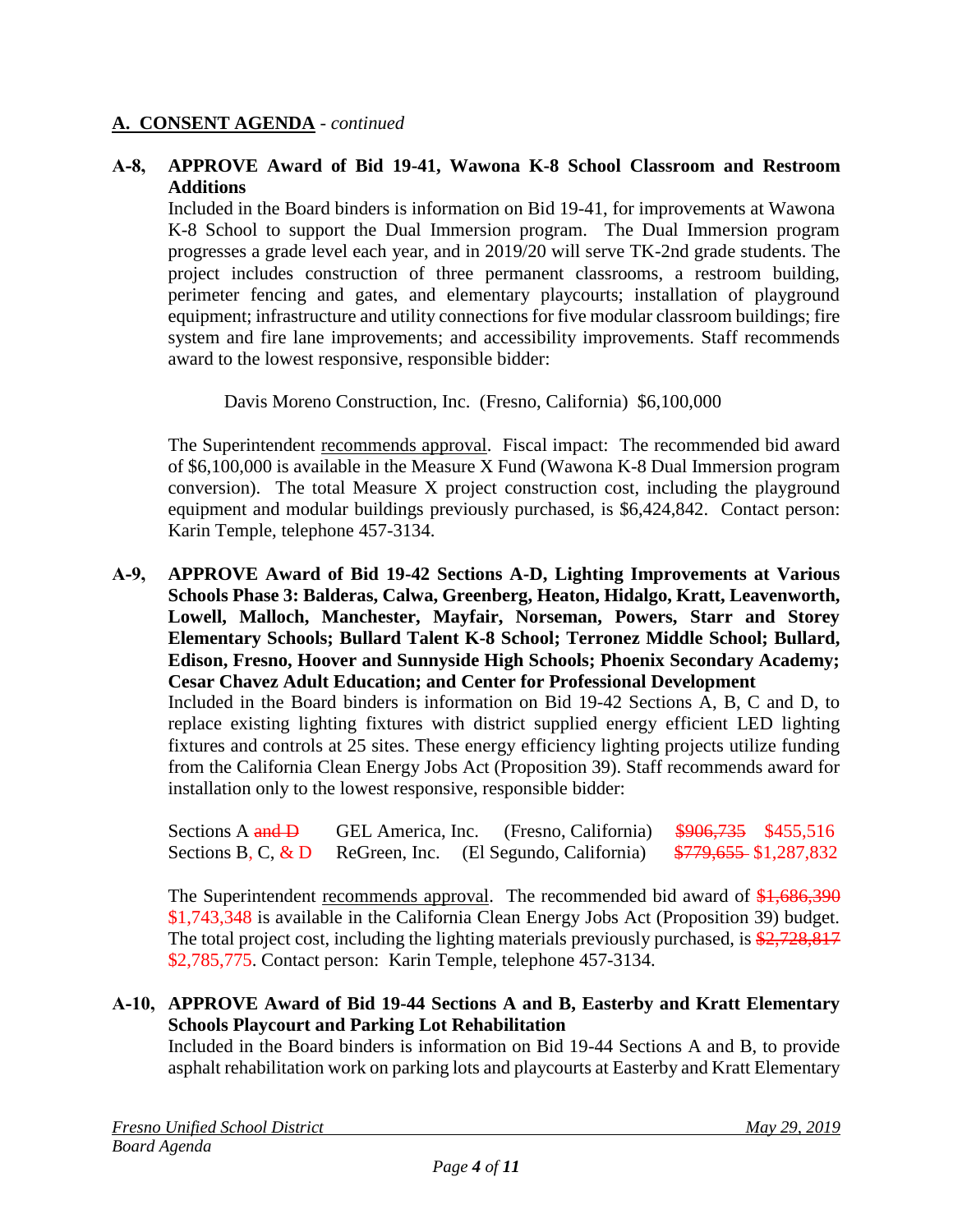Schools. The project will include regrading, asphalt paving and restriping. In addition, Kratt will receive landscape irrigation improvements and district provided parking lot light poles for added safety and security. The projects are prioritized based on deferred maintenance evaluations. Staff recommends award for installation only to the lowest responsive, responsible bidder:

| Section A: | Doug Ross Incorporated     | (Lindsay, California) | \$266,150 |
|------------|----------------------------|-----------------------|-----------|
|            | dba Central Valley Asphalt |                       |           |
| Section B: | Bush Engineering, Inc.     | (Hanford, California) | \$332,268 |

The Superintendent recommends approval. Fiscal impact: The recommended bid award of \$598,418 is available in the Measure X Fund (deferred maintenance). The total Measure X project cost, including the light poles previously purchased, is \$605,668. Contact person: Karin Temple, telephone 457-3134.

#### **A-11, APPROVE Award of Bid 19-46, Ventura and 10th – Old Juvenile Hall Demolition Phase 1**

Included in the Board binders is information on Bid 19-46, for demolition of the former Juvenile Hall facility at the Ventura Avenue and  $10<sup>th</sup>$  Street site. The project will provide for removal of building structures and interior contents, and abatement of asbestos and lead containing materials. This is the first of two awards for site demolition work. Staff recommends award to the lowest responsive, responsible bidder:

CVE Contracting Group, Inc. dba (Fresno, California) \$746,768 Central Valley Environmental

The Superintendent recommends approval. Fiscal impact: \$746,768 is available in the Measure X Fund (Ventura and  $10<sup>th</sup> - Site Demolition and Remediation)$ . Contact person: Karin Temple, telephone 457-3134.

# **A-12, APPROVE Award of Bid 19-49, Calwa and King Elementary Schools Portable Classroom Infrastructure**

Included in the Board binders is information on Bid 19-49, to provide infrastructure and utility connections for installation of two modular classroom buildings each at Calwa and King Elementary Schools. Modular classrooms are needed to accommodate projected enrollment, reduced staffing ratios and program expansion. Staff recommends award to the lowest responsive, responsible bidder:

BVI Construction, Inc. (Selma, California) \$632,800

The Superintendent recommends approval. Fiscal impact: The recommended bid award of \$632,800 is available in the Measure X Fund (modular classrooms to support enrollment and program needs). The total project cost, including the modulars previously purchased, is \$878,186. Contact person: Karin Temple, telephone 457-3134.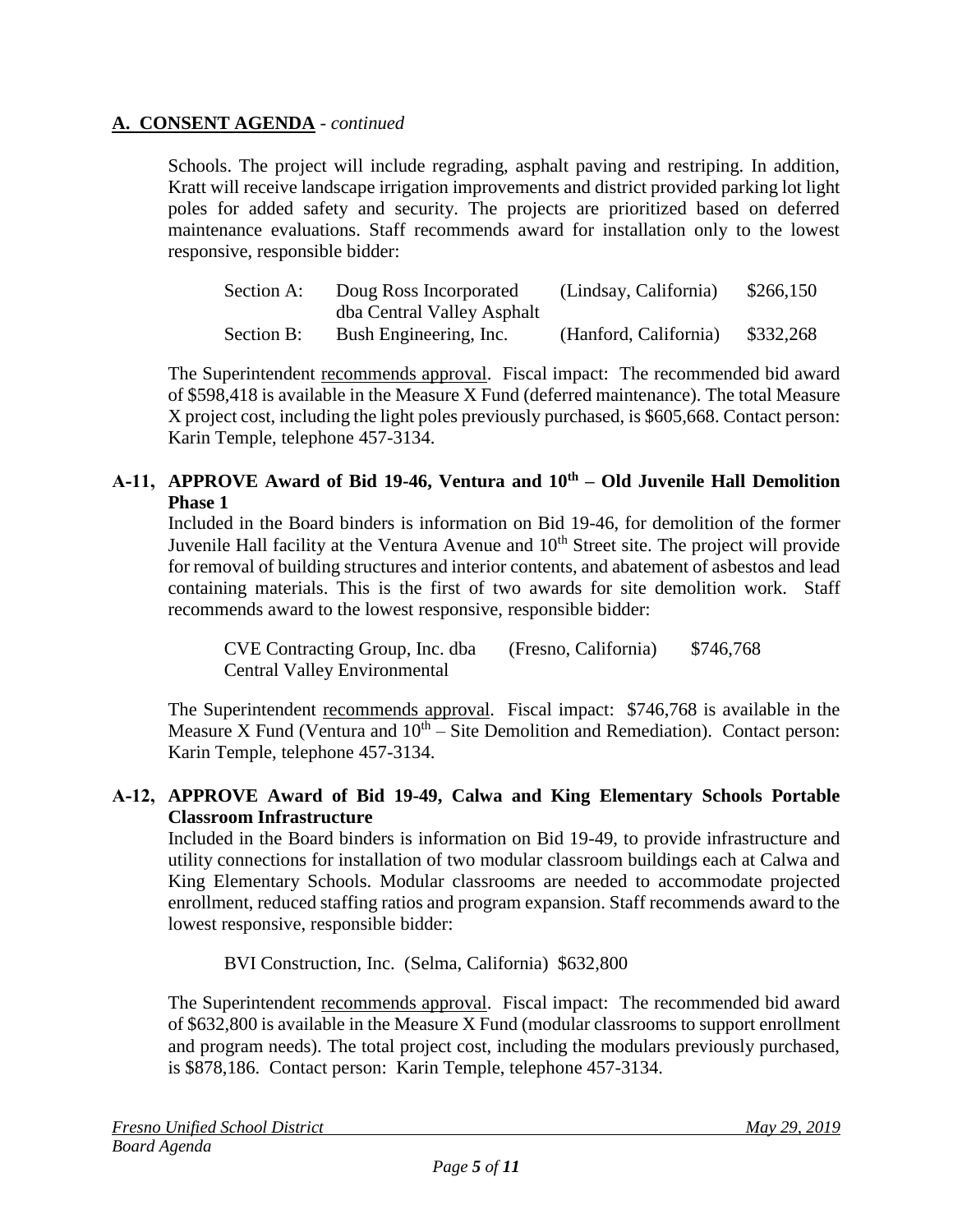# **A-13, APPROVE Award of Bid 19-50 Sections A and B, Portable Classroom Relocation and Infrastructure for Various Schools: Ewing, Kirk, Phoenix Elementary, Sunset, Vang Pao and Wilson Elementary Schools**

Included in the Board binders is information on Bid 19-50 Sections A and B, to provide infrastructure, relocation and utility connections for 14 modular classroom buildings at six elementary schools: Ewing (two), Kirk (two), Phoenix (two), Sunset (four), Vang Pao (two) and Wilson (two). The modular classrooms are needed to accommodate projected enrollment, reduced staffing ratios and program expansion. Staff recommends award to the lowest responsive, responsible bidder:

Sections A and B: Davis Moreno Construction, Inc. (Fresno, California) \$2,839,333

The Superintendent recommends approval. Fiscal impact: The recommended bid award of \$2,839,333 is available in the Measure X Fund (modular classrooms to support enrollment and program needs). The total project construction cost, including the modular buildings previously purchased, is \$3,564,262. Contact person: Karin Temple, telephone 457-3134.

#### **A-14, APPROVE Award of Bid 19-54, Bullard Talent Site and Security Improvements**

Included in the Board binders is information on Bid 19-54, to provide improvements to the north drive aisle, parking, fencing and walkways to better secure the Bullard Talent K-8 campus and improve pedestrian safety. This project complements previous work to address unique conditions of on-campus traffic vehicle access, secure student areas, and provide a single point-of-entry for visitors. The project also addresses student drop-off and pick-up traffic impacts on adjacent streets. Staff recommends award to the lowest responsive, responsible bidder:

Avison Construction Inc. (Madera, California) \$546,000

The Superintendent recommends approval. Fiscal impact: \$546,000 is available in the Measure X Fund (site improvements for single point-of-entry). Contact person: Karin Temple, telephone 457-3134.

#### **A-15, APPROVE Facilities and Operations Agreement By and Between Fresno Unified and Edison-Bethune Charter Academy**

Included in the Board binders is the Facilities and Operations Agreement by and between Fresno Unified and Edison-Bethune Charter Academy. This agreement will commence July 1, 2019 and will end on June 30, 2024. The Superintendent recommends approval. Fiscal impact: In accordance with Education Code 47614, and outlined in Section 5 of the Facilities Agreement, the facilities cost to be paid by the charter per fiscal year is estimated to be \$193,762. Contact person: Kim Mecum, telephone 457-3731.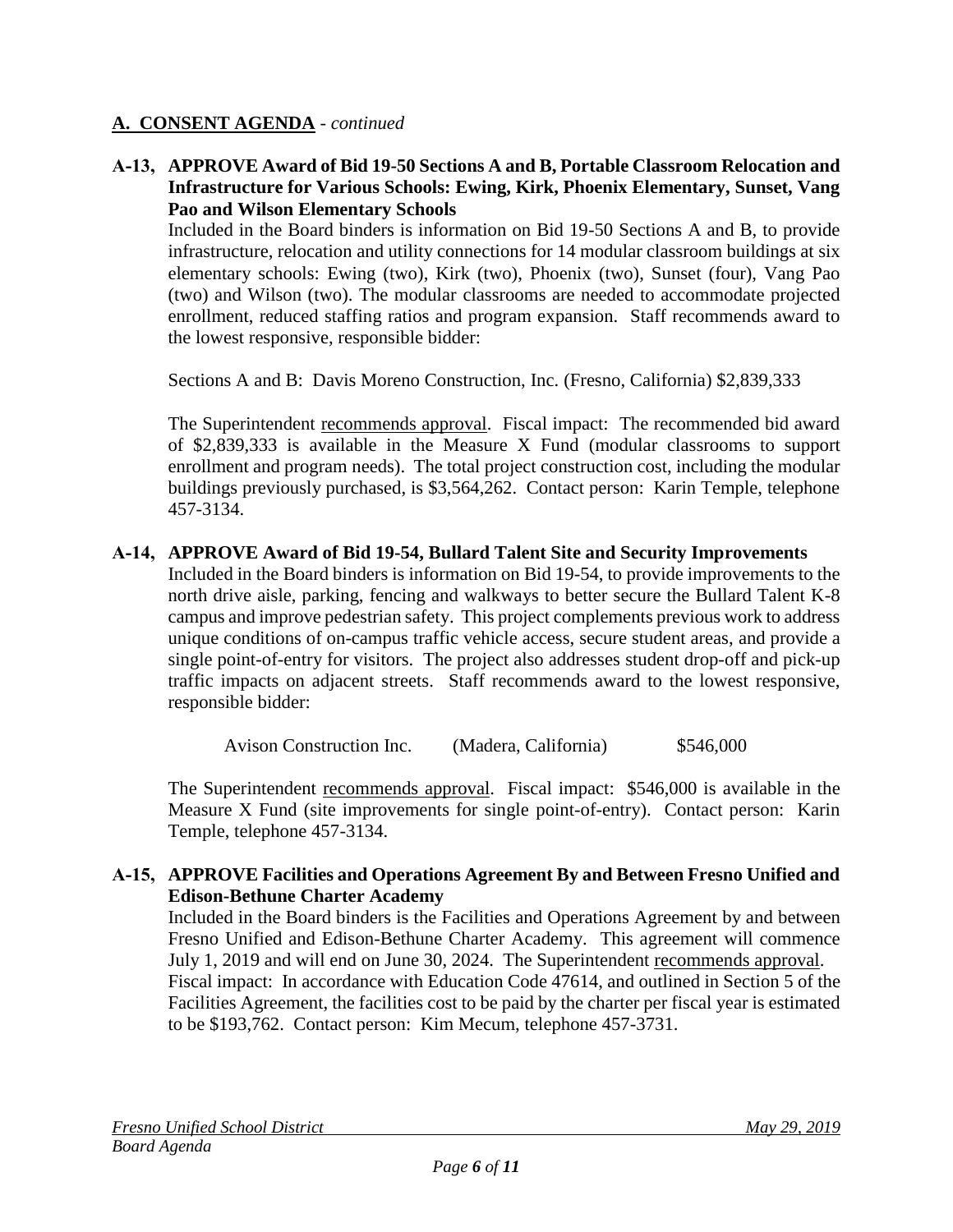#### **A-16, APPROVE Independent Contractor Services Agreement with Springboard Collaborative**

Included in the Board binders is the Independent Contractor Services Agreement with Springboard Collaborative. Approval is requested for agreement services with Springboard Collaborative to provide a 5-week summer reading intervention program. Springboard Collaborative summer program is an intensive, literacy program that combines daily reading instruction for Pre-K through 4th grade students; weekly workshops training for parents to support them in teaching reading at home; a rigorous coaching cycle for teachers; and provides an incentive structure for students. The agreement will cover 420 elementary students. The Superintendent recommends approval. Fiscal impact: Fiscal impact: Sufficient funds in the amount of \$238,300 are available in the African American Academic Acceleration office budget. Contact person: Wendy McCulley, telephone 457-3728.

#### **A-17, DENY Claim #GL19-0429-3084**

Included in the Board binders is a Claim for Damages by a Minor, case #GL19-0429-3084. The Superintendent recommends that the Claim be denied, and the matter referred to the district's Executive Director of Benefits and Risk Management for further handling. Fiscal impact: There is no fiscal impact to the district at this time. Contact person: Ruth F. Quinto, telephone 457-6226.

#### **A-18, RATIFY Change Orders for the Projects Listed Below**

Included in the Board binders is information on Change Orders for the following projects:

| Bid 18-13, Duncan Polytechnical High School Career Technical Education (CTE) |           |  |  |
|------------------------------------------------------------------------------|-----------|--|--|
| Center Building Construction, and Alterations to Existing Shop Building      |           |  |  |
| Change Orders presented for ratification:                                    | \$267,872 |  |  |

Bid 18-39, Fresno High School Gymnasium HVAC Improvements Change Order presented for ratification: \$ 24,261

The Superintendent recommends ratification. Fiscal impact: \$267,872 is available in the Measure Q Fund for Bid 18-13; \$24,261 is available in the Measure X Fund for Bid 18-39. Contact person: Karin Temple, telephone 457-3134.

#### **A-19, RATIFY Purchase Orders from March 1, 2019 through March 31, 2019 – Primary Report and Zero Dollar Contracts**

Included in the Board binders is information on purchase orders issued from March 1, 2019 through March 31, 2019. Two agenda items are presented to ratify purchase orders. The first item includes the Primary Report with all purchase orders issued during the reported dates with the exception of those that may present a potential conflict of interest for an individual Board member. All remaining purchase orders are in the Supplemental Report and presented as a second agenda item. Also attached and included for ratification is a list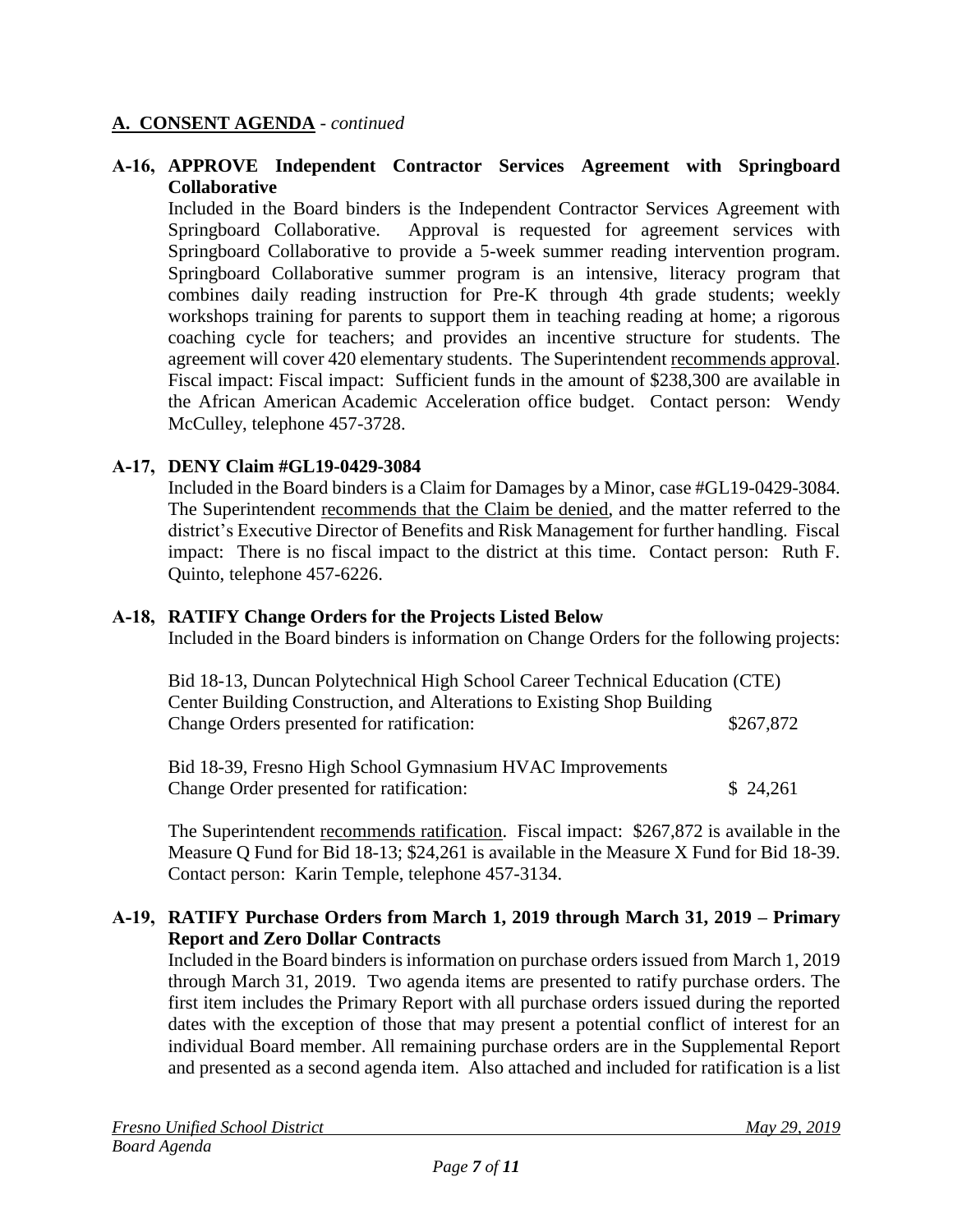of zero dollar contracts that specify terms but where no funds will be exchanged between Fresno Unified and other entities. The Superintendent recommends ratification. Fiscal impact: Funding is noted on the attached pages. Contact person: Karin Temple, telephone 457-3134.

#### **A-20, RATIFY Purchase Orders from March 1, 2019 through March 31, 2019 – Supplemental Report**

Included in the Board binders is information on purchase orders issued from March 1, 2019 through March 31, 2019. Two agenda items are presented to ratify purchase orders. The first item includes the Primary Report with all purchase orders issued during the reported dates with the exception of those that may present a potential conflict of interest for an individual Board member. All remaining purchase orders are in the Supplemental Report and presented as a second agenda item. The Superintendent recommends ratification. Fiscal impact: Funding is noted on the attached pages. Contact person: Karin Temple, telephone 457-3134.

# **A-21, RATIFY the Filing of Notices of Completion**

Included in the Board binders are Notices of Completion for the following projects, which have been completed according to plans and specifications.

Bid 18-26, Balderas, Centennial, and Leavenworth Elementary Schools and Edison High School Portable Classrooms Relocation and Infrastructure

Bid 18-33R, Fort Miller Middle School Gymnasium Makeup Air Units Replacement Rebid

Bid 18-39, Fresno High School Gymnasium HVAC Improvements

Bid 19-05 Section 1, Installation of District Video Security System at Elementary Schools- Phase 1A

Bid 19-05 Section 2, Installation of District Video Security System at Elementary Schools- Phase1A

The Superintendent recommends ratification. Fiscal impact: Retention funds are released in accordance with contract terms and California statutes. Contact person: Karin Temple, telephone 457-3134.

# **END OF CONSENT AGENDA (ROLL CALL VOTE)**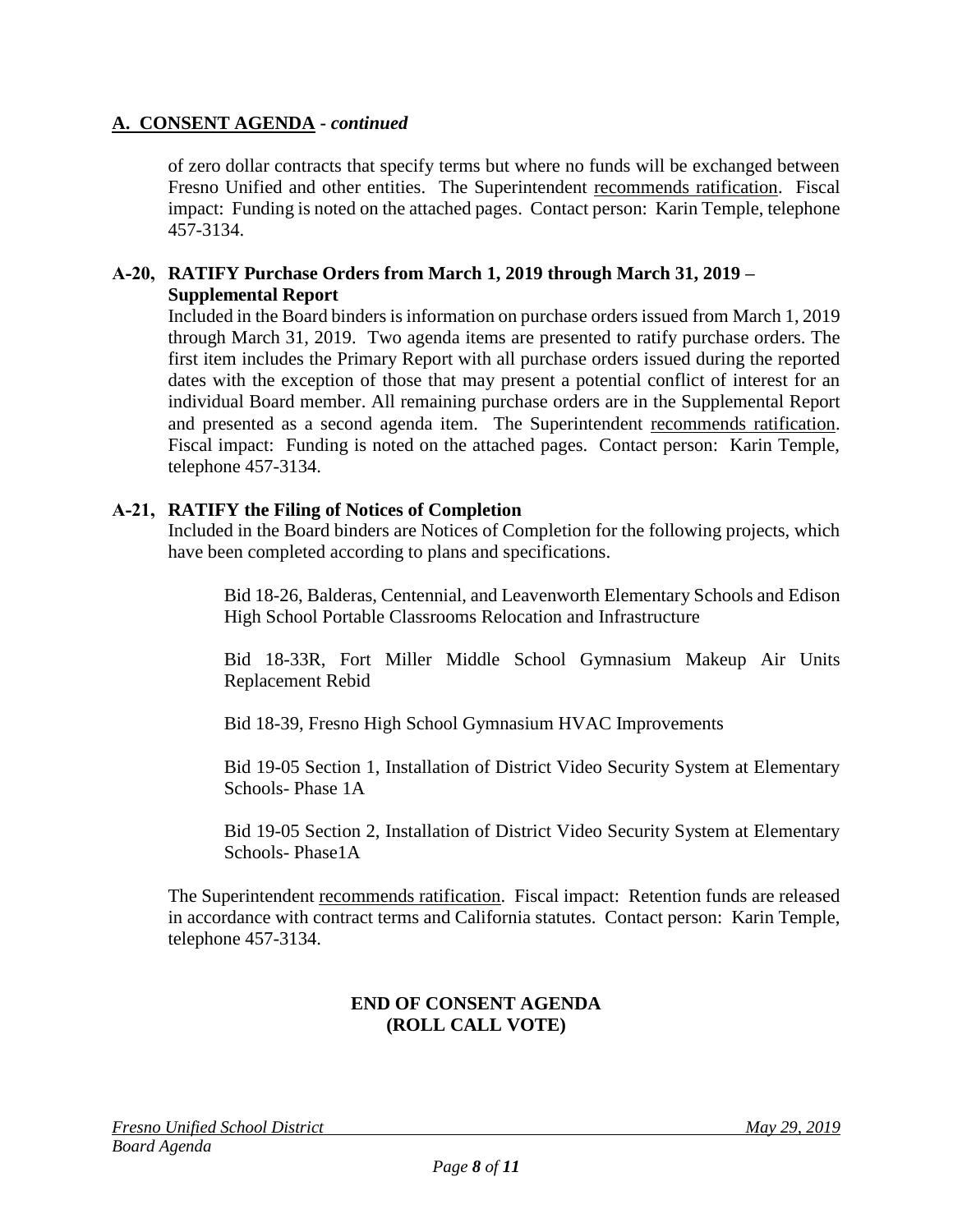# **UNSCHEDULED ORAL COMMUNICATIONS**

Individuals who wish to address the Board on topics within the Board's subject matter jurisdiction, but **not** listed on this agenda may do so at this time. If you wish to address the Board on a specific item that is listed on the agenda, you should do so when that specific item is called.

While all time limitations are at the discretion of the Board President, generally members of the public will be limited to a maximum of three (3) minutes per speaker for a total of thirty (30) minutes of public comment as designated on this agenda. Any individual who has not had an opportunity to address the Board during this initial thirty (30) minute period may do so at the end of the meeting after the Board has addressed all remaining items on this agenda. Without taking action and only as expressly permitted by Board Bylaw 9323, Board members may ask questions, make brief announcements, or provide a brief response to statements presented by the public about topics raised in unscheduled oral communications. Board members must be recognized by the President in order to speak and will generally be limited to no more than one (1) minute each for this purpose. The Board President shall have the discretion to further limit Board members' opportunity to speak on topics raised in unscheduled oral communications to ensure the orderly and efficient conduct of District business.

Members of the public with questions on school district issues may submit them in writing. The Board will automatically refer to the Superintendent any formal requests that are brought before them at this time. The appropriate staff member will furnish answers to questions.

# **B. CONFERENCE/DISCUSSION AGENDA**

# **7:00 P.M.**

# **B-22, DISCUSS and APPROVE Revised McLane High School Master Plan**

The recommended updated long-range facility master plan for McLane High School will be presented for discussion and approval. The purpose of a master plan is to provide a vision for future facility needs as resources are available, so that campus investment aligns with identified long-term planning objectives. There is a master plan for each comprehensive high school. Approval of master plans does not commit the district to implementing projects, but provides guidance for doing so. The Superintendent recommends approval. Fiscal impact: Approval of the master plan has no direct fiscal impact. Specific projects and associated funding will be recommended to the Board for approval in the future. Contact person: Karin Temple, telephone 457-3134.

# **7:15 P.M.**

# **B-23, DISCUSS and APPROVE the 2019/20 School Plans for Student Achievement**

Approval is requested for the 2019/20 School Plans for Student Achievement (SPSA).The development of the SPSA is a collaborative process involving staff, students, parents and community in the analysis of data to identify the needs of students, as well as an analysis of the effectiveness of practices and programs at the school. A copy of each SPSA is available in the Office of State and Federal Programs for review, as well as at each school site office. The Superintendent recommends approval. Fiscal impact: All funding is included in budget allocations for each site. Contact person: Ruth F. Quinto, telephone 457-6226.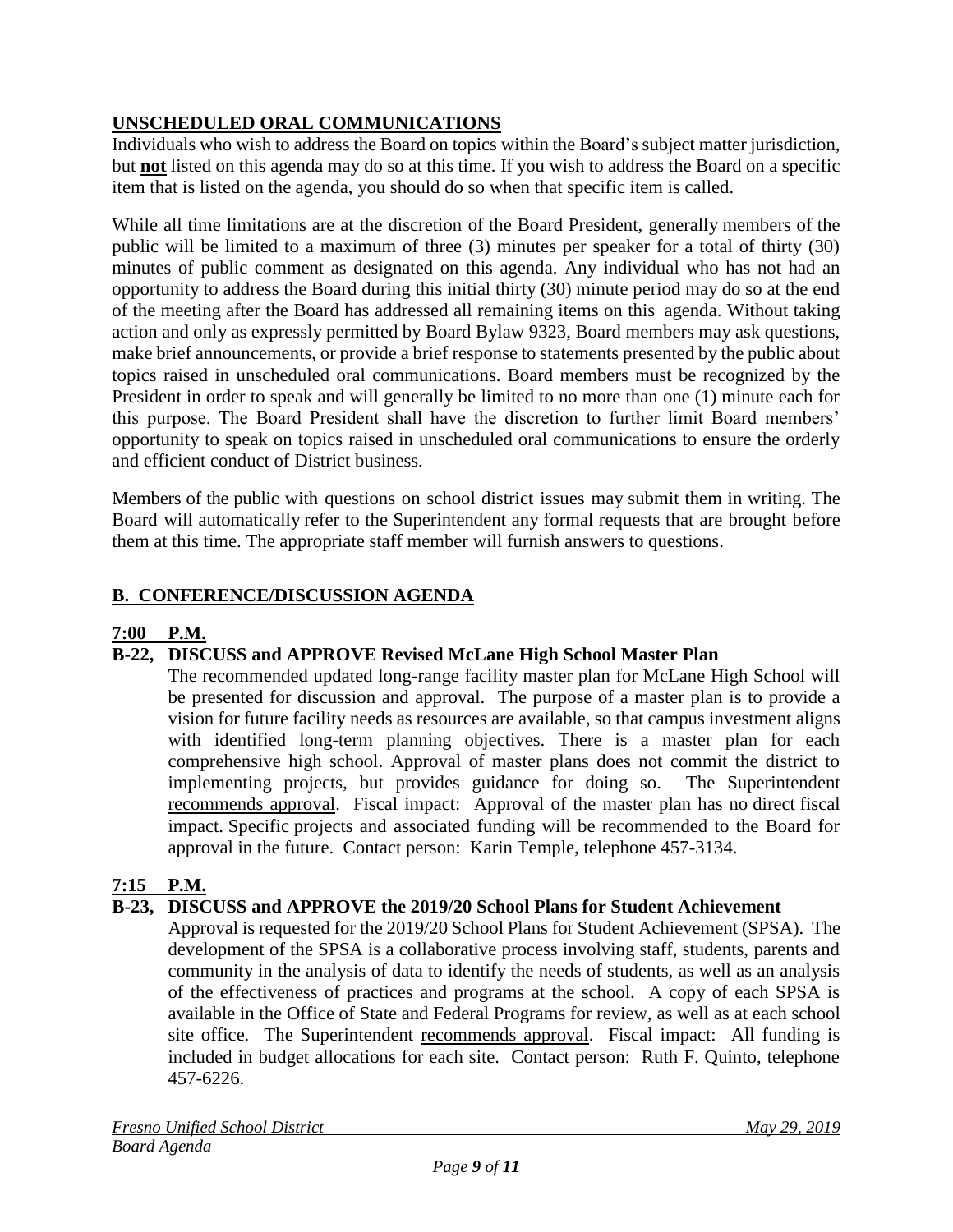# **B. CONFERENCE/DISCUSSION AGENDA** – *continued*

# **7:30 P.M.**

#### **B-24, HOLD Public Hearing, PRESENT and DISCUSS Fresno Unified School District's 2019/20 Local Control and Accountability Plan**

Staff will present and the Board of Education will discuss the Fresno Unified School District 2019/20 Local Control and Accountability Plan (LCAP) and Federal Addendum. As required by Education Code 52062, a public hearing will be conducted to provide an opportunity for discussion and public comment surrounding the 2019/20 Local Control and Accountability Plan for Fresno Unified. Fiscal impact: Support material will be provided to the Board and available for public review on or before May 24, 2019. Contact person: Ruth F. Quinto, telephone 457-6226.

#### **8:00 P.M.**

#### **B-25, HOLD Public Hearing, PRESENT and DISCUSS Fresno Unified School District's 2019/20 Proposed Budget and Education Protection Account**

Staff will present and the Board of Education will discuss the Fresno Unified School District Proposed Budget for 2019/20. The Proposed Budget includes the multi-year projected budget for the Unrestricted General Fund. The agenda item will also describe factors addressed in the 2019/20 Proposed Budget, and issues affecting the multi-year projections for 2020/21 and 2021/22. Fiscal impact: Support material will be provided to the Board and available for public review on or before May 24, 2019. Contact person: Ruth F. Quinto, telephone 457-6226.

#### **8:30 P.M.**

#### **B-26, OPPORTUNITY for Public Discussion of the California School Employees Association and its Fresno Chapter 125 White Collar Initial proposal to the Fresno Unified School District for the 2019-2020 Reopener Agreement**

In accordance with Government Code 3547, all initial proposals of the exclusive representative shall be presented at a public meeting of the public school employer, and thereafter shall be a public record. Included in the Board binders is the California School Employees Association – Fresno Chapter 125 White Collar initial proposal to the Fresno Unified School District for the 2019-2020, Reopener Agreement presented at the May 15, 2019, meeting of the Board of Education and returned to this agenda for formal presentation, public discussion and acknowledgment of receipt. Fiscal impact: There is no fiscal impact to the district at this time. Contact person: Paul Idsvoog, telephone 457- 3548.

#### **8:35 P.M.**

#### **B-27, OPPORTUNITY for Public Discussion and ADOPT the Fresno Unified School District Initial Proposal to the California School Employees Association Chapter 125 White Collar for the 2019/2020 Reopener Agreement**

In accordance with Government Code 3547, all initial proposals of the public school employers shall be presented at a public meeting of the public school employer and thereafter shall be a public record. Included in the Board binders is the Fresno Unified